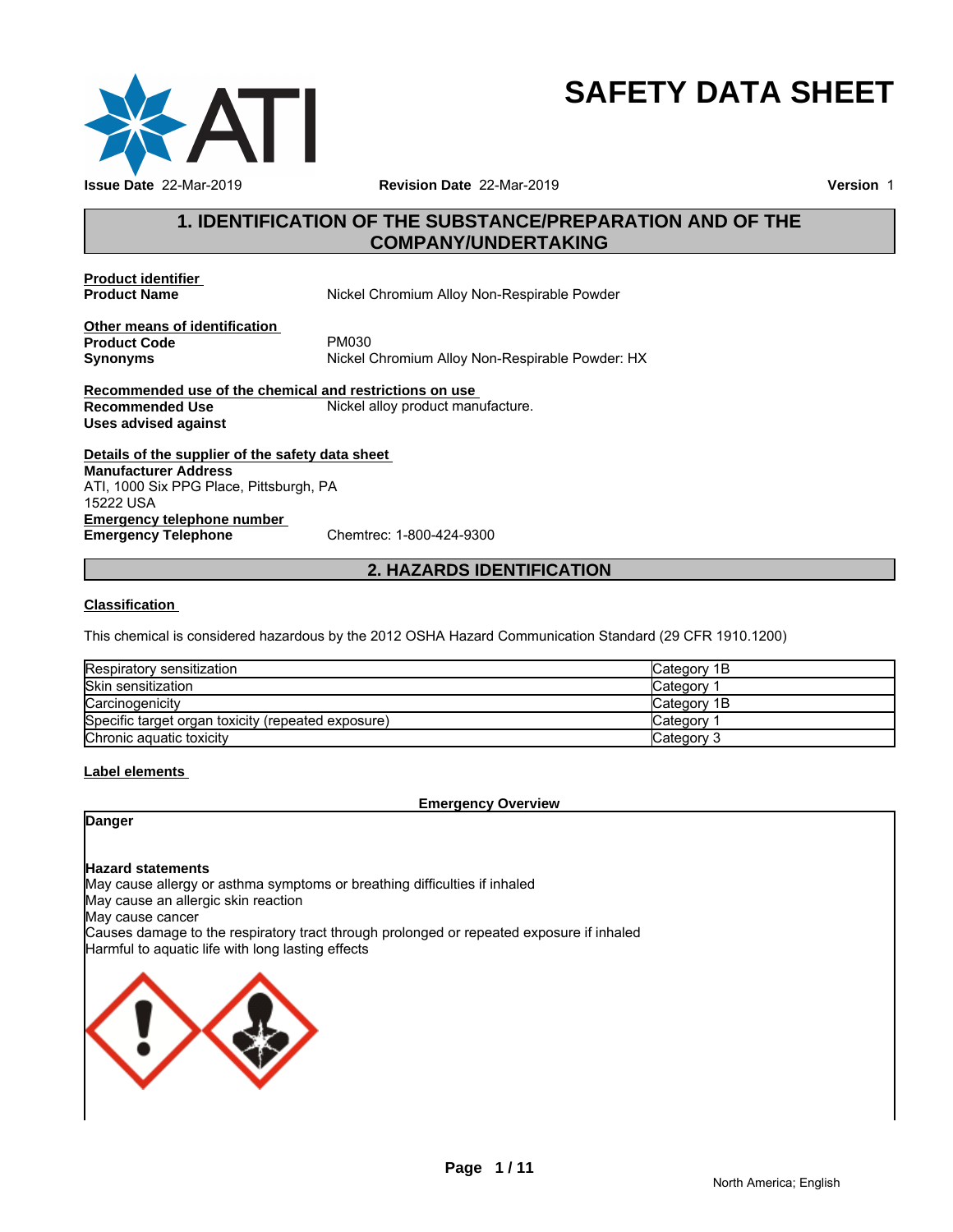**Appearance Powder Physical state Solid Connect Appearance Powder Connect Solid Connect Appearance Powder Connect Appearance Powder Solid Connect Appearance Powder Solid Connect Appearance Powder Solid Connect Appearanc** 

#### **Precautionary Statements - Prevention**

Do not handle until all safety precautions have been read and understood Use personal protective equipment as required Wear protective gloves Avoid breathing dust/fume In case of inadequate ventilation wear respiratory protection Avoid release to the environment IF ON SKIN: Wash with plenty of soap and water

#### **Precautionary Statements - Response**

Wash contaminated clothing before reuse If skin irritation or rash occurs: Get medical advice/attention If experiencing respiratory symptoms: Call a POISON CENTER or doctor/physician

#### **Precautionary Statements - Disposal**

Dispose of contents/container to an approved waste disposal plant

#### **Hazards not otherwise classified (HNOC)**

#### Not applicable

#### **Other Information**

When product is subjected to welding, burning, melting, sawing, brazing, grinding, buffing, polishing, or other similar heat-generating processes, the following potentially hazardous airborne particles and/or fumes may be generated:: Titanium dioxide an IARC Group 2B carcinogen, Hexavalent Chromium (Chromium VI) may cause lung, nasal, and/or sinus cancer, Soluble molybdenum compounds such as molybdenum trioxide may cause lung irritation.

# **3. COMPOSITION/INFORMATION ON INGREDIENTS**

**Synonyms** Nickel Chromium Alloy Non-Respirable Powder: HX.

| <b>Chemical Name</b> | <b>CAS No.</b> | Weight-%  |
|----------------------|----------------|-----------|
| Nickel               | 7440-02-0      | $45 - 70$ |
| Chromium             | 7440-47-3      | $15 - 30$ |
| Iron                 | 7439-89-6      | $15 - 25$ |
| Molybdenum           | 7439-98-7      | $0 - 12$  |
| Cobalt               | 7440-48-4      | $0 - 2.5$ |
| Tungsten             | 7440-33-7      | $0 - 2$   |
| Manganese            | 7439-96-5      | $0 - 2$   |
| Silicon              | 7440-21-3      | $0 - 2$   |
| Titanium             | 7440-32-6      | $0 - 1$   |
| Niobium (Columbium)  | 7440-03-1      | $0 - 1$   |
| Aluminum             | 7429-90-5      | $0 - 1$   |
| Carbon               | 7440-44-0      | $0 - 1$   |
| Copper               | 7440-50-8      | $0 - 1$   |
| Phosphorus           | 7723-14-0      | $0 - 1$   |

# **4. FIRST AID MEASURES**

.

#### **First aid measures**

| Eye contact         | In the case of particles coming in contact with eyes during processing, treat as with any<br>foreign object.                                                                             |
|---------------------|------------------------------------------------------------------------------------------------------------------------------------------------------------------------------------------|
| <b>Skin Contact</b> | In the case of skin allergic reactions see a physician. Wash off immediately with soap and<br>plenty of water.                                                                           |
| <b>Inhalation</b>   | If excessive amounts of smoke, fume, or particulate are inhaled during processing, remove<br>to fresh air and consult a qualified health professional. In the case of asthma symptoms or |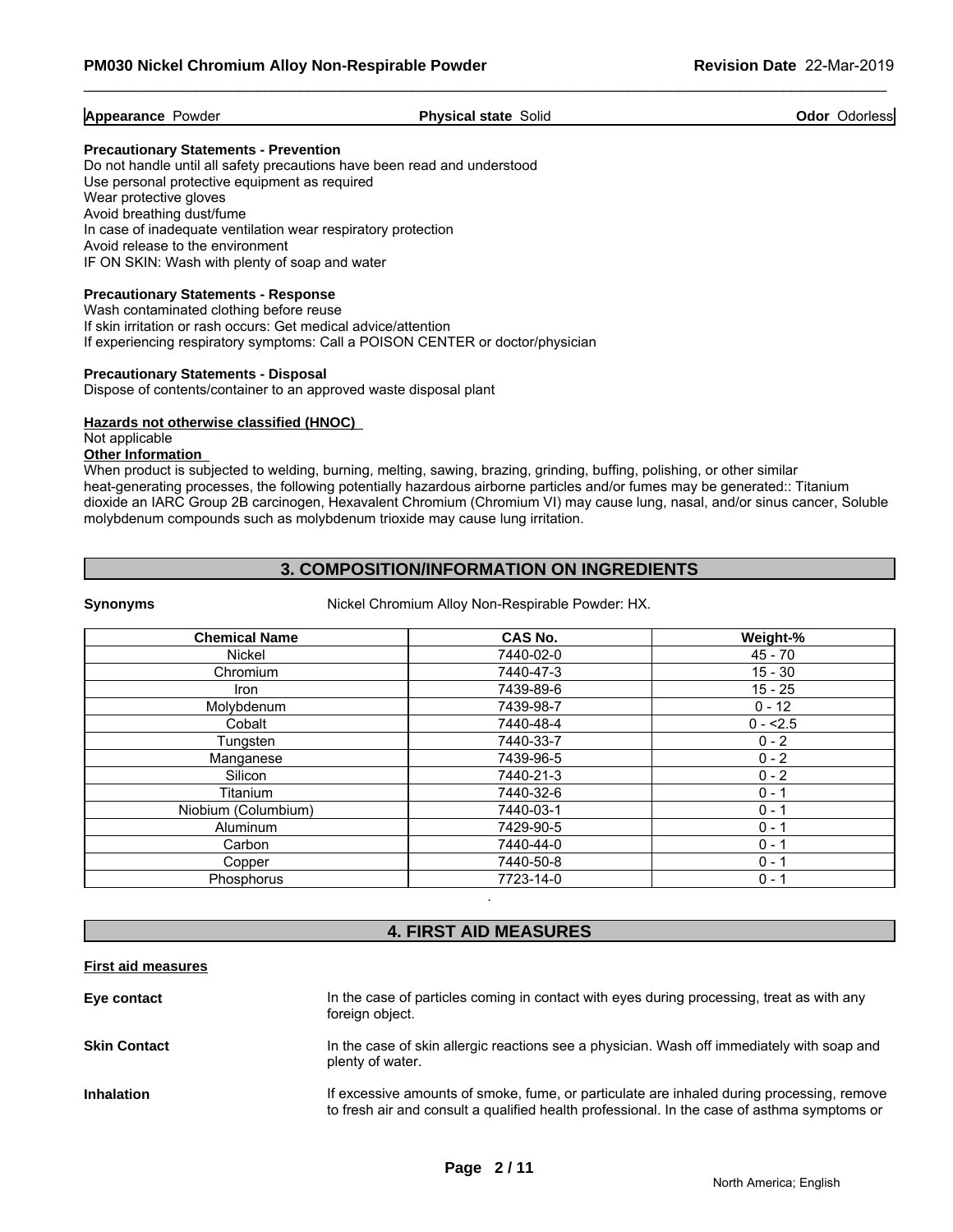|                    | <b>5. FIRE-FIGHTING MEASURES</b>                                                                                |
|--------------------|-----------------------------------------------------------------------------------------------------------------|
| Note to physicians | Treat symptomatically.                                                                                          |
|                    | Indication of any immediate medical attention and special treatment needed                                      |
| <b>Symptoms</b>    | May cause allergic skin reaction. May cause allergy or asthma symptoms or breathing<br>difficulties if inhaled. |
|                    | Most important symptoms and effects, both acute and delayed                                                     |
| Ingestion          | IF SWALLOWED. Call a POISON CENTER or doctor/physician if you feel unwell.                                      |
|                    | breathing difficulties call a physician.                                                                        |

#### **Suitable extinguishing media**

Product not flammable in the form as distributed, flammable as finely divided particles or pieces resulting from processing of this product. Isolate large fires and allow to burn out. Smother small fires with salt (NaCl) or class D dry powder fire extinguisher.

**Unsuitable extinguishing media** Do not spray water on burning metal as an explosion may occur. This explosive characteristic is caused by the hydrogen and steam generated by the reaction of water with the burning material.

#### **Specific hazards arising from the chemical**

Intense heat. Very fine, high surface area material resulting from processing this product may ignite spontaneously at room temperature. WARNING: Fine particles of this product may form combustible dust-air mixtures. Keep particles away from all ignition sources including heat, sparks, and flame. Prevent dust accumulations to minimize combustible dust hazard.

**Hazardous combustion products**Titanium dioxide an IARC Group 2B carcinogen. Hexavalent Chromium (Chromium VI) may cause lung, nasal, and/or sinus cancer. Soluble molybdenum compounds such as molybdenum trioxide may cause lung irritation.

**Explosion data Sensitivity to Mechanical Impact** None. **Sensitivity to Static Discharge** None.

#### **Protective equipment and precautions for firefighters**

Firefighters should wear self-contained breathing apparatus and full firefighting turnout gear.

# **6. ACCIDENTAL RELEASE MEASURES**

**Personal precautions, protective equipment and emergency procedures** 

| <b>Personal precautions</b>                          | Use personal protective equipment as required.                                                                                                                            |
|------------------------------------------------------|---------------------------------------------------------------------------------------------------------------------------------------------------------------------------|
| For emergency responders                             | Use personal protective equipment as required. Follow Emergency Response Guidebook,<br>Guide No. 171, EXCEPT for FIRE follow Emergency Response Guidebook, Guide No. 170. |
| <b>Environmental precautions</b>                     |                                                                                                                                                                           |
| <b>Environmental precautions</b>                     | Collect spillage to prevent release to the environment.                                                                                                                   |
| Methods and material for containment and cleaning up |                                                                                                                                                                           |
| <b>Methods for containment</b>                       | Prevent further leakage or spillage if safe to do so.                                                                                                                     |
| Methods for cleaning up                              | Sweep or shovel material into dry containers. Avoid creating uncontrolled dust.                                                                                           |

# **7. HANDLING AND STORAGE**

#### **Precautions for safe handling**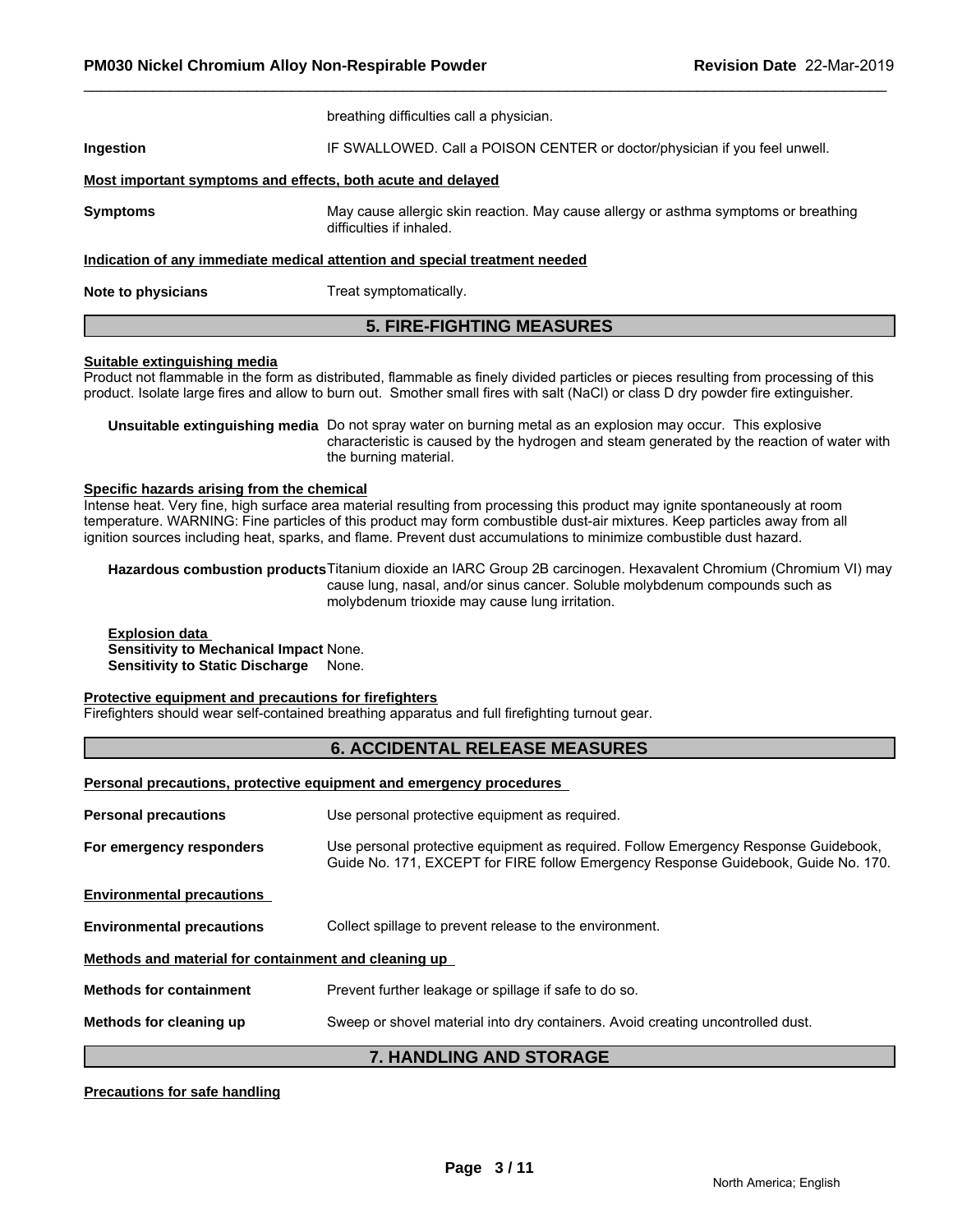| Advice on safe handling                                      | Very fine, high surface area material resulting from grinding, buffing, polishing, or similar<br>processes of this product may ignite spontaneously at room temperature. WARNING: Fine<br>particles of this product may form combustible dust-air mixtures. Keep particles away from<br>all ignition sources including heat, sparks, and flame. Prevent dust accumulations to<br>minimize combustible dust hazard. |
|--------------------------------------------------------------|--------------------------------------------------------------------------------------------------------------------------------------------------------------------------------------------------------------------------------------------------------------------------------------------------------------------------------------------------------------------------------------------------------------------|
| Conditions for safe storage, including any incompatibilities |                                                                                                                                                                                                                                                                                                                                                                                                                    |
| <b>Storage Conditions</b>                                    | Keep away from heat, sparks, flame and other sources of ignition (i.e., pilot lights, electric<br>motors and static electricity).                                                                                                                                                                                                                                                                                  |

#### **Incompatible materials Dissolves in hydrofluoric acid. Ignites in the presence of fluorine. When heated above** 200°C, reacts exothermically with the following: Chlorine, bromine, halocarbons, carbon tetrachloride, carbon tetrafluoride, and freon.

# **8. EXPOSURE CONTROLS/PERSONAL PROTECTION**

#### **Control parameters**

| <b>Chemical Name</b>             | <b>ACGIH TLV</b>                                                                                                                                                      | <b>OSHA PEL</b>                                                                                                                                         |
|----------------------------------|-----------------------------------------------------------------------------------------------------------------------------------------------------------------------|---------------------------------------------------------------------------------------------------------------------------------------------------------|
| Nickel<br>7440-02-0              | TWA: 1.5 mg/m <sup>3</sup> inhalable fraction                                                                                                                         | TWA: $1 \text{ mg/m}^3$                                                                                                                                 |
| Chromium<br>7440-47-3            | TWA: $0.5$ mg/m <sup>3</sup>                                                                                                                                          | TWA: 1 $mg/m3$                                                                                                                                          |
| Iron<br>7439-89-6                |                                                                                                                                                                       |                                                                                                                                                         |
| Molybdenum<br>7439-98-7          | TWA: 10 mg/m <sup>3</sup> inhalable fraction<br>TWA: $3 \text{mq/m}^3$ respirable fraction                                                                            | $\blacksquare$                                                                                                                                          |
| Cobalt<br>7440-48-4              | TWA: 0.02 mg/m <sup>3</sup> TWA: 0.02 mg/m <sup>3</sup> Co                                                                                                            | TWA: $0.1 \text{ mg/m}^3$ dust and fume                                                                                                                 |
| Tungsten<br>7440-33-7            | STEL: 10 mg/m <sup>3</sup> STEL: 10 mg/m <sup>3</sup> W<br>TWA: 5 mg/m <sup>3</sup> TWA: 5 mg/m <sup>3</sup> W                                                        | (vacated) STEL: 10 mg/m <sup>3</sup> (vacated) STEL:<br>10 mg/m <sup>3</sup> W                                                                          |
| Silicon<br>7440-21-3             |                                                                                                                                                                       | TWA: 15 mg/m <sup>3</sup> total dust<br>TWA: 5 mg/m <sup>3</sup> respirable fraction                                                                    |
| Manganese<br>7439-96-5           | TWA: 0.02 mg/m <sup>3</sup> respirable fraction<br>TWA: 0.1 mg/m <sup>3</sup> inhalable fraction TWA:<br>$0.02$ mg/m <sup>3</sup> Mn<br>TWA: 0.1 mg/m <sup>3</sup> Mn | (vacated) STEL: 3 mg/m <sup>3</sup> fume<br>(vacated) Ceiling: 5 mg/m <sup>3</sup><br>Ceiling: 5 mg/m <sup>3</sup> fume Ceiling: 5 mg/m <sup>3</sup> Mn |
| Titanium<br>7440-32-6            |                                                                                                                                                                       |                                                                                                                                                         |
| Phosphorus<br>7723-14-0          | $\overline{\phantom{a}}$                                                                                                                                              | $\qquad \qquad \blacksquare$                                                                                                                            |
| Niobium (Columbium)<br>7440-03-1 | $\blacksquare$                                                                                                                                                        | $\blacksquare$                                                                                                                                          |
| Copper<br>7440-50-8              | TWA: 0.2 mg/m <sup>3</sup> fume TWA: 1 mg/m <sup>3</sup> Cu<br>dust and mist                                                                                          | TWA: $0.1 \text{ mg/m}^3$ fume<br>TWA: 1 mg/m <sup>3</sup> dust and mist                                                                                |
| Carbon<br>7440-44-0              |                                                                                                                                                                       |                                                                                                                                                         |
| Aluminum<br>7429-90-5            | TWA: 1 $mg/m3$ respirable fraction                                                                                                                                    | TWA: 15 mg/m <sup>3</sup> total dust<br>TWA: 5 mg/m <sup>3</sup> respirable fraction                                                                    |

### **Appropriate engineering controls**

**Engineering Controls Avoid generation of uncontrolled particles.** 

# **Individual protection measures, such as personal protective equipment**

| <b>Eye/face protection</b>    | When airborne particles may be present, appropriate eye protection is recommended. For<br>example, tight-fitting goggles, foam-lined safety glasses or other protective equipment that<br>shield the eyes from particles. |
|-------------------------------|---------------------------------------------------------------------------------------------------------------------------------------------------------------------------------------------------------------------------|
| Skin and body protection      | Fire/flame resistant/retardant clothing may be appropriate during hot work with the product.<br>Wear protective gloves.                                                                                                   |
| <b>Respiratory protection</b> | When particulates/fumes/gases are generated and if exposure limits are exceeded or                                                                                                                                        |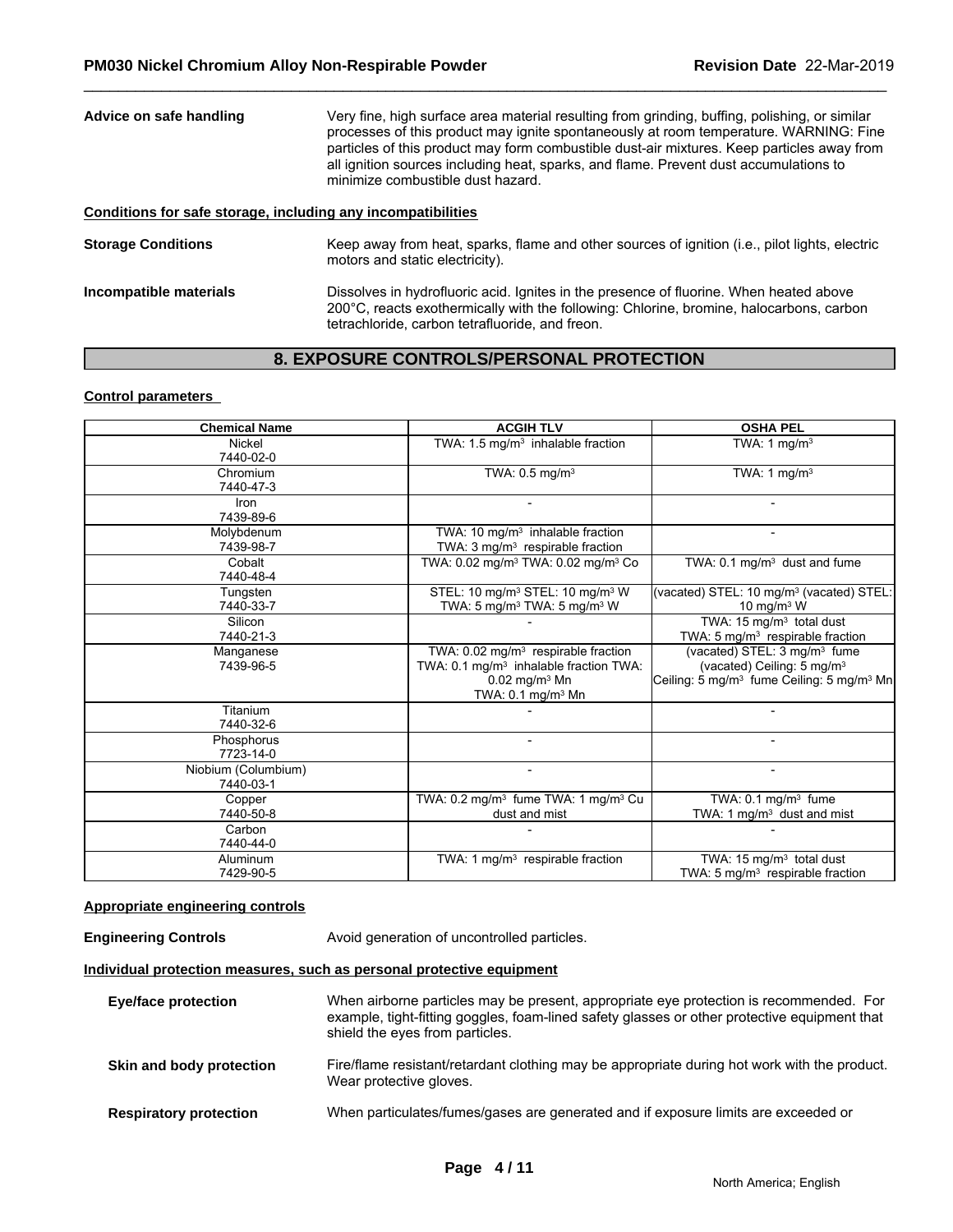irritation is experienced, proper approved respiratory protection should be worn. Positive-pressure supplied air respirators may be required for high airborne contaminant concentrations. Respiratory protection must be provided in accordance with current local regulations.

**General Hygiene Considerations** Handle in accordance with good industrial hygiene and safety practice.

# **9. PHYSICAL AND CHEMICAL PROPERTIES**

#### **Information on basic physical and chemical properties**

| <b>Physical state</b>            | Solid                       |                                           |                                                                                                      |
|----------------------------------|-----------------------------|-------------------------------------------|------------------------------------------------------------------------------------------------------|
| Appearance                       | Powder                      | Odor                                      | Odorless                                                                                             |
| <b>Color</b>                     | metallic gray or silver     | <b>Odor threshold</b>                     | Not applicable                                                                                       |
| <b>Property</b>                  | <b>Values</b>               | Remarks • Method                          |                                                                                                      |
| рH                               |                             | Not applicable                            |                                                                                                      |
| Melting point/freezing point     | 1400-1540 °C / 2560-2800 °F |                                           |                                                                                                      |
| Boiling point / boiling range    |                             |                                           |                                                                                                      |
| <b>Flash point</b>               |                             |                                           |                                                                                                      |
| <b>Evaporation rate</b>          |                             | Not applicable                            |                                                                                                      |
| Flammability (solid, gas)        |                             | resulting from processing of this product | Product not flammable in the form as distributed,<br>flammable as finely divided particles or pieces |
| <b>Flammability Limit in Air</b> |                             |                                           |                                                                                                      |
| <b>Upper flammability limit:</b> |                             |                                           |                                                                                                      |
| Lower flammability limit:        |                             |                                           |                                                                                                      |
| Vapor pressure                   |                             | Not applicable                            |                                                                                                      |
| Vapor density                    |                             | Not applicable                            |                                                                                                      |
| <b>Specific Gravity</b>          | $8.0 - 8.5$                 |                                           |                                                                                                      |
| <b>Water solubility</b>          | Insoluble                   |                                           |                                                                                                      |
| Solubility in other solvents     |                             |                                           |                                                                                                      |
| <b>Partition coefficient</b>     |                             | Not applicable                            |                                                                                                      |
| <b>Autoignition temperature</b>  |                             | Not applicable                            |                                                                                                      |
| <b>Decomposition temperature</b> |                             | Not applicable                            |                                                                                                      |
| <b>Kinematic viscosity</b>       |                             | Not applicable                            |                                                                                                      |
| <b>Dynamic viscosity</b>         |                             | Not applicable                            |                                                                                                      |
| <b>Explosive properties</b>      | Not applicable              |                                           |                                                                                                      |
| <b>Oxidizing properties</b>      | Not applicable              |                                           |                                                                                                      |
| <b>Other Information</b>         |                             |                                           |                                                                                                      |
| Softening point                  |                             |                                           |                                                                                                      |
| <b>Molecular weight</b>          |                             |                                           |                                                                                                      |
| <b>VOC Content (%)</b>           | Not applicable              |                                           |                                                                                                      |
| <b>Density</b>                   |                             |                                           |                                                                                                      |
| <b>Bulk density</b>              |                             |                                           |                                                                                                      |

# **10. STABILITY AND REACTIVITY**

# **Reactivity**

Not applicable

# **Chemical stability**

Stable under normal conditions.

#### **Possibility of Hazardous Reactions**

None under normal processing.

**Hazardous polymerization** Hazardous polymerization does not occur.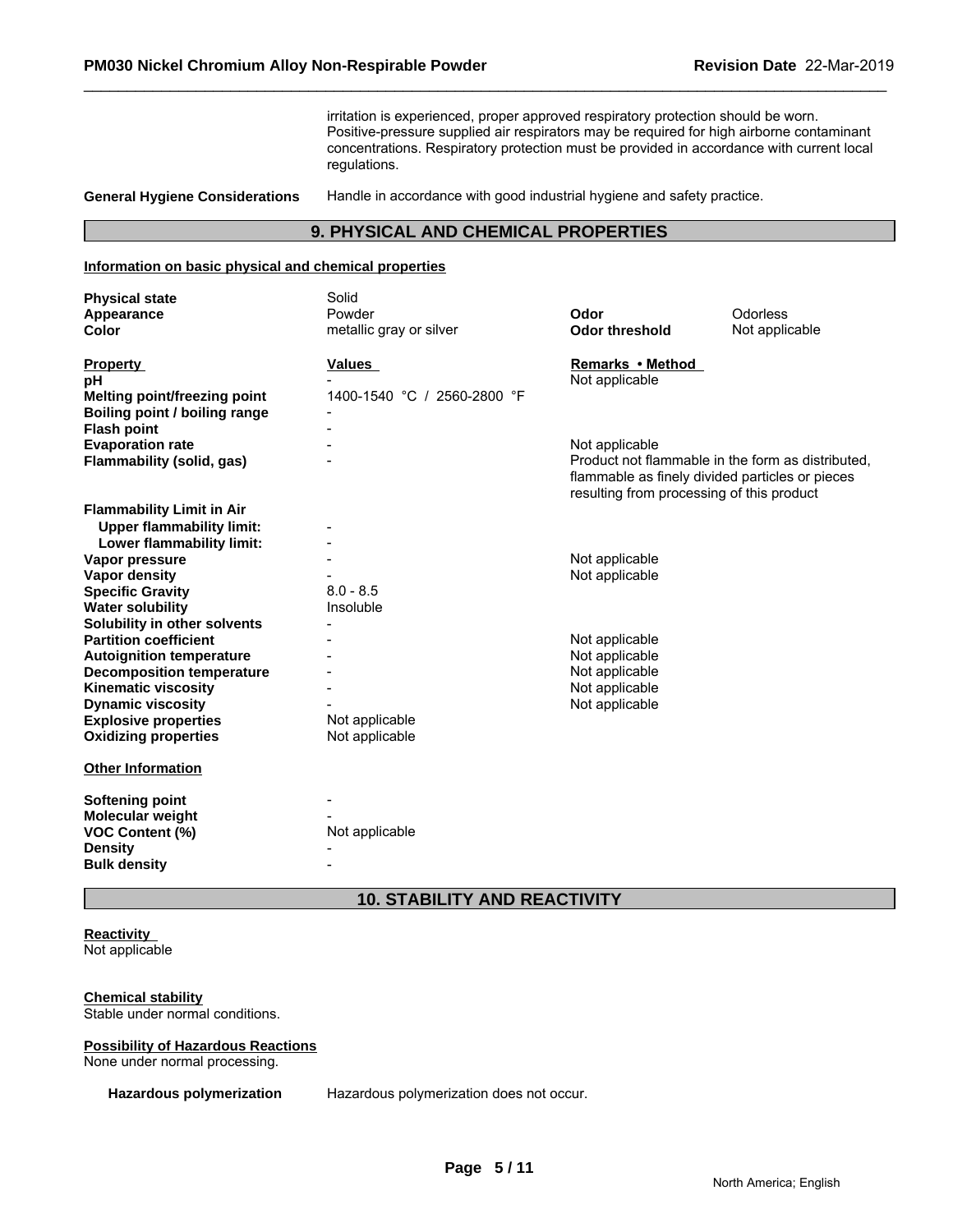### **Conditions to avoid**

Dust formation and dust accumulation.

#### **Incompatible materials**

Dissolves in hydrofluoric acid. Ignites in the presence of fluorine. When heated above 200°C, reacts exothermically with the following: Chlorine, bromine, halocarbons, carbon tetrachloride, carbon tetrafluoride, and freon.

#### **Hazardous Decomposition Products**

When product is subjected to welding, burning, melting, sawing, brazing, grinding, buffing, polishing, or other similar heat-generating processes, the following potentially hazardous airborne particles and/or fumes may be generated:. Titanium dioxide an IARC Group 2B carcinogen. Hexavalent Chromium (Chromium VI) may cause lung, nasal, and/or sinus cancer. Soluble molybdenum compounds such as molybdenum trioxide may cause lung irritation.

# **11. TOXICOLOGICAL INFORMATION**

#### **Information on likely routes of exposure**

#### **Product Information**

| <b>Inhalation</b>   | May cause cancer by inhalation. Causes damage to the respiratory tract through prolonged<br>or repeated exposure if inhaled. Cobalt-containing alloys may cause sensitization by<br>inhalation. |
|---------------------|-------------------------------------------------------------------------------------------------------------------------------------------------------------------------------------------------|
| Eye contact         | Product not classified.                                                                                                                                                                         |
| <b>Skin Contact</b> | May cause sensitization by skin contact.                                                                                                                                                        |
|                     |                                                                                                                                                                                                 |

**Ingestion** Product not classified.

| <b>Chemical Name</b>             | Oral LD50                              | Dermal LD50      | <b>Inhalation LC50</b>                      |
|----------------------------------|----------------------------------------|------------------|---------------------------------------------|
| Nickel<br>7440-02-0              | > 9000 mg/kg bw                        |                  | $> 10.2$ mg/L                               |
| <b>Chromium</b><br>7440-47-3     | > 3400 mg/kg bw                        |                  | $> 5.41$ mg/L                               |
| llron<br>7439-89-6               | 98,600 mg/kg bw                        | $\blacksquare$   | $> 0.25$ mg/L                               |
| Molybdenum<br>7439-98-7          | > 2000 mg/kg bw                        | > 2000 mg/kg bw  | $> 5.10$ mg/L                               |
| <b>C</b> obalt<br>7440-48-4      | 550 mg/kg bw                           | $>2000$ mg/kg bw | $< 0.05$ mg/L                               |
| Tungsten<br>7440-33-7            | > 2000 mg/kg bw                        | > 2000 mg/kg bw  | $> 5.4$ mg/L                                |
| Silicon<br>7440-21-3             | > 5000 mg/kg bw                        | > 5000 mg/kg bw  | $> 2.08$ mg/L                               |
| Manganese<br>7439-96-5           | >2000 mg/kg bw                         |                  | $\overline{\smash{\succ}5.14 \text{ mg/L}}$ |
| Titanium<br>7440-32-6            | > 5000 mg/kg bw                        |                  |                                             |
| Phosphorus<br>7723-14-0          | Iron Phosphide LD50 > 2000 mg/kg<br>bw | $\blacksquare$   | Iron phosphide LC50 > 5.75 mg/L             |
| Niobium (Columbium)<br>7440-03-1 | $> 10,000$ mg/kg bw                    | > 2000 mg/kg bw  |                                             |
| Copper<br>7440-50-8              | 481 mg/kg bw                           | >2000 mg/kg bw   | >5.11 mg/L                                  |
| Carbon<br>7440-44-0              | > 2000 mg/kg bw                        | ۰                | Ξ.                                          |
| Aluminum<br>7429-90-5            | 15,900 mg/kg bw                        |                  | $> 1$ mg/L                                  |

#### **Information on toxicological effects**

**Symptoms** May cause sensitization by skin contact. May cause allergy or asthma symptoms or breathing difficulties if inhaled.

#### **Delayed and immediate effects as well as chronic effects from short and long-term exposure**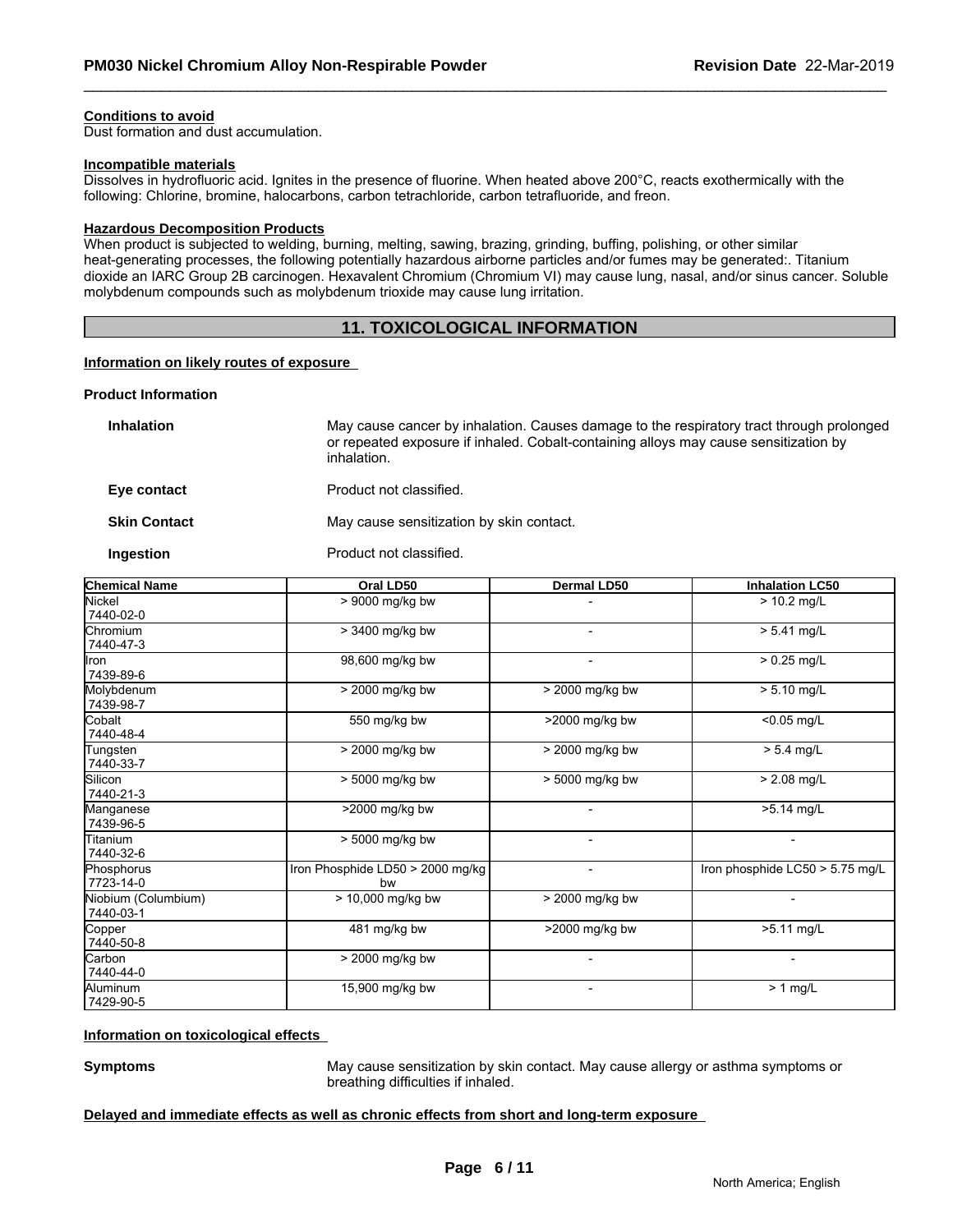| <b>Acute toxicity</b>             |                         | Cobalt-containing powders may be harmful if inhaled. |                                                                                           |  |
|-----------------------------------|-------------------------|------------------------------------------------------|-------------------------------------------------------------------------------------------|--|
| <b>Skin corrosion/irritation</b>  | Product not classified. |                                                      |                                                                                           |  |
| Serious eye damage/eye irritation | Product not classified. |                                                      |                                                                                           |  |
| <b>Sensitization</b>              |                         |                                                      | May cause sensitization by skin contact. Cobalt-containing alloys may cause sensitization |  |
|                                   | by inhalation.          |                                                      |                                                                                           |  |
| Germ cell mutagenicity            | Product not classified. |                                                      |                                                                                           |  |
| Carcinogenicity                   |                         | May cause cancer by inhalation.                      |                                                                                           |  |
|                                   |                         |                                                      |                                                                                           |  |
|                                   |                         |                                                      |                                                                                           |  |

| <b>Chemical Name</b> | <b>ACGIH</b> | <b>IARC</b> | <b>NTP</b>             | <b>OSHA</b> |
|----------------------|--------------|-------------|------------------------|-------------|
| Nickel               |              | Group 1     | Known                  |             |
| 7440-02-0            |              | Group 2B    | Reasonably Anticipated |             |
| Chromium             |              | Group 3     |                        |             |
| 7440-47-3            |              |             |                        |             |
| Cobalt               | A3           | Group 2A    | Known                  | $\lambda$   |
| 7440-48-4            |              | Group 2B    |                        |             |

**Reproductive toxicity example 3 and Product not classified. STOT - single exposure Example 20 Product not classified. STOT - repeated exposure** Causes disorder and damage to the: Respiratory System.<br>**Aspiration hazard** Product not classified. Product not classified.

# **12. ECOLOGICAL INFORMATION**

#### **Ecotoxicity**

This product as shipped is classified for aquatic chronic toxicity.

| <b>Chemical Name</b>    | Algae/aquatic plants                                                                                                                   | Fish                                                                                                                         | <b>Toxicity to</b><br>microorganisms                                                           | Crustacea                                                                                                                                                                                            |
|-------------------------|----------------------------------------------------------------------------------------------------------------------------------------|------------------------------------------------------------------------------------------------------------------------------|------------------------------------------------------------------------------------------------|------------------------------------------------------------------------------------------------------------------------------------------------------------------------------------------------------|
| Nickel<br>7440-02-0     | NOEC/EC10 values range<br>from 12.3 µg/l for<br>Scenedesmus accuminatus<br>to $425 \mu g/l$ for<br>Pseudokirchneriella<br>subcapitata. | The 96h LC50s values range<br>from 0.4 mg Ni/L for<br>Pimephales promelas to 320<br>mg Ni/L for Brachydanio<br>rerio.        | The 30 min EC50 of nickel<br>for activated sludge was 33<br>mg Ni/L.                           | The 48h LC50s values range<br>from 0.013 mg Ni/L for<br>Ceriodaphnia dubia to 4970<br>mg Ni/L for Daphnia magna.                                                                                     |
| Chromium<br>7440-47-3   |                                                                                                                                        |                                                                                                                              |                                                                                                |                                                                                                                                                                                                      |
| Iron<br>7439-89-6       |                                                                                                                                        | The 96 h LC50 of 50% iron<br>oxide black in water to Danio<br>rerio was greater than<br>10,000 mg/L.                         | The 3 h EC50 of iron oxide<br>for activated sludge was<br>greater than 10,000 mg/L.            | The 48 h EC50 of iron oxide<br>to Daphnia magna was<br>greater than 100 mg/L.                                                                                                                        |
| Molybdenum<br>7439-98-7 | The 72 h EC50 of sodium<br>molybdate dihydrate to<br>Pseudokirchneriella<br>subcapitata was 362.9 mg of<br>$Mo/L$ .                    | The 96 h LC50 of sodium<br>molybdate dihydrate to<br>Pimephales promelas was<br>644.2 mg/L                                   | The 3 h EC50 of<br>molybdenum trioxide for<br>activated sludge was 820<br>$mg/L$ .             | The 48 h LC50 of sodium<br>molybdate dihydrate to<br>Ceriodaphnia dubia was<br>$1,015$ mg/L.<br>The 48 h LC50 of sodium<br>molybdate dihydrate to<br>Daphnia magna was greater<br>than 1,727.8 mg/L. |
| Cobalt<br>7440-48-4     | The 72 h EC50 of cobalt<br>dichloride to<br>Pseudokirchneriella<br>subcapitata was 144 ug of<br>Co/L.                                  | The 96h LC50 of cobalt<br>dichloride ranged from 1.5<br>mg Co/L for Oncorhynchus<br>mykiss to 85 mg Co/L for<br>Danio rerio. | The 3 h EC50 of cobalt<br>dichloride for activated<br>sludge was 120 mg of Co/L                | The 48 h LC50 of cobalt<br>dichloride ranged from 0.61<br>mg Co/L for Ceriodaphnia<br>dubia tested in soft.<br>DOM-free water to >1800mg<br>Co/L for Tubifex tubifex in<br>very hard water.          |
| Tungsten<br>7440-33-7   | The 72 h EC50 of sodium<br>tungstate to<br>Pseudokirchnerella<br>subcapitata was 31.0 mg of<br>W/L.                                    | The 96 h LC50 of sodium<br>tungstate to Danio rerio was<br>greater than 106 mg of W/L.                                       | The 30 min EC50 of sodium<br>tungstate for activated<br>sludge were greater than<br>1000 mg/L. | The 48 h EC50 of sodium<br>tungstate to Daphnia magna<br>was greater than 96 mg of<br>W/L.                                                                                                           |
| Silicon<br>7440-21-3    | The 72 h EC50 of sodium<br>metasilicate pentahydrate to<br>Pseudokirchnerella<br>subcapitata was greater than                          |                                                                                                                              |                                                                                                |                                                                                                                                                                                                      |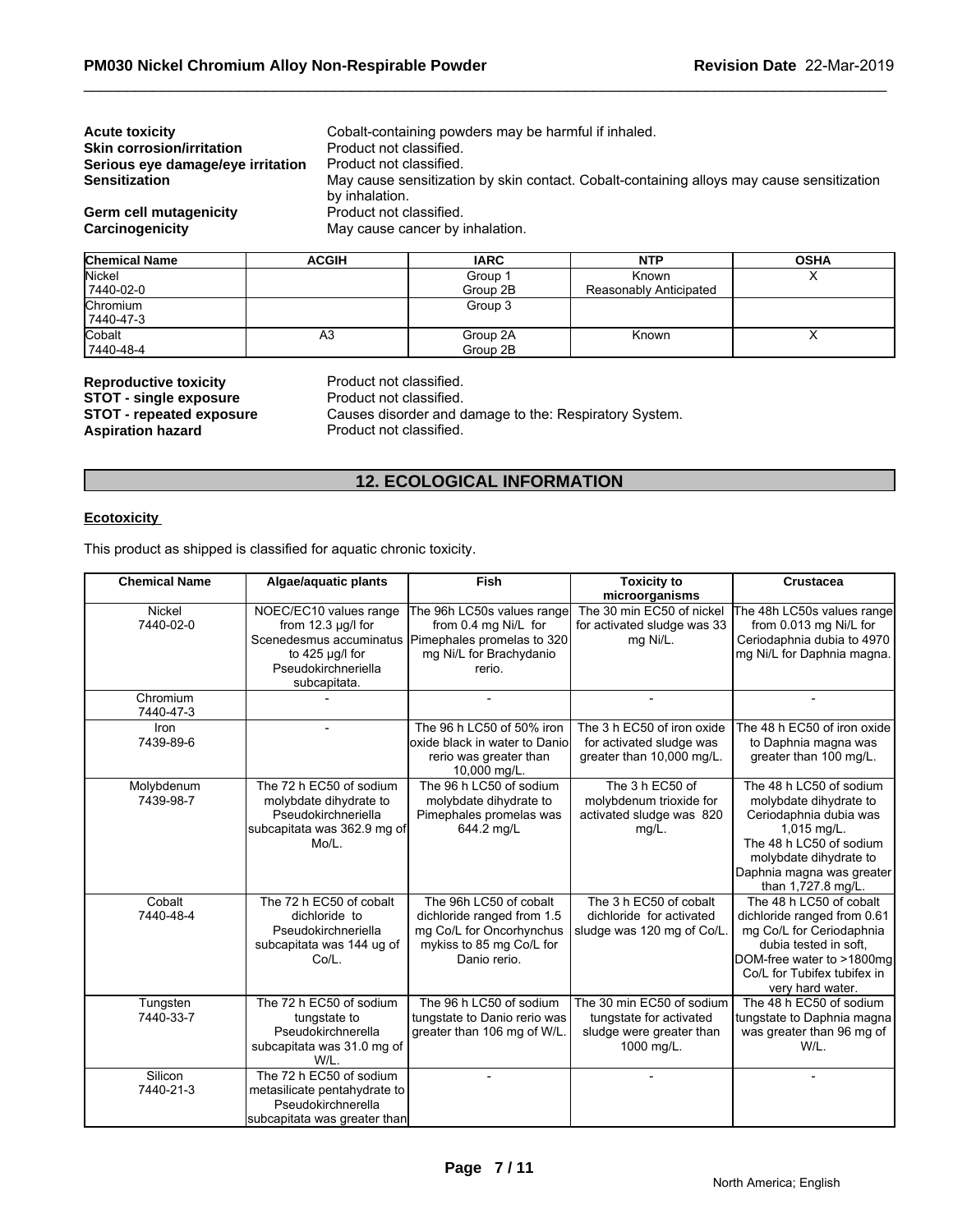# \_\_\_\_\_\_\_\_\_\_\_\_\_\_\_\_\_\_\_\_\_\_\_\_\_\_\_\_\_\_\_\_\_\_\_\_\_\_\_\_\_\_\_\_\_\_\_\_\_\_\_\_\_\_\_\_\_\_\_\_\_\_\_\_\_\_\_\_\_\_\_\_\_\_\_\_\_\_\_\_\_\_\_\_\_\_\_\_\_\_\_\_\_ **PM030 Nickel Chromium Alloy Non-Respirable Powder Revision Date** 22-Mar-2019

|                                  | 250 mg/L.                                                                                                                                                                                                                                        |                                                                                                                                                                                                                     |                                                                                                     |                                                                                                                                                                                                                                                |
|----------------------------------|--------------------------------------------------------------------------------------------------------------------------------------------------------------------------------------------------------------------------------------------------|---------------------------------------------------------------------------------------------------------------------------------------------------------------------------------------------------------------------|-----------------------------------------------------------------------------------------------------|------------------------------------------------------------------------------------------------------------------------------------------------------------------------------------------------------------------------------------------------|
| Manganese<br>7439-96-5           | The 72 h EC50 of<br>manganese to<br>Desmodesmus subspicatus<br>was 2.8 mg of Mn/L.                                                                                                                                                               | The 96 h LC50 of<br>manganese to<br>Oncorhynchus mykiss was<br>greater than 3.6 mg of Mn/L                                                                                                                          | The 3 h EC50 of manganese<br>for activated sludge was<br>greater than 1000 mg/L.                    | The 48 h EC50 of<br>manganese to Daphnia<br>magna was greater than 1.6<br>mg/L.                                                                                                                                                                |
| Titanium<br>7440-32-6            | The 72 h EC50 of titanium<br>dioxide to<br>Pseudokirchnerella<br>subcapitata was 61 mg of<br><b>TiO2/L.</b>                                                                                                                                      | The 96 h LC50 of titanium<br>dioxide to Cyprinodon<br>variegatus was greater than<br>10,000 mg of TiO2/L.<br>The 96 h LC50 of titanium<br>dioxide to Pimephales<br>promelas was greater than<br>1,000 mg of TiO2/L. | The 3 h EC50 of titanium<br>dioxide for activated sludge<br>were greater than 1000<br>$mg/L$ .      | The 48 h EC50 of titanium<br>dioxide to Daphnia Magna<br>was greater than 1000 mg of<br>TiO <sub>2</sub> /L.                                                                                                                                   |
| Phosphorus<br>7723-14-0          |                                                                                                                                                                                                                                                  |                                                                                                                                                                                                                     | The 3 h NOEC of<br>Ferrophosphorus for<br>activated sludge was 1,000<br>mg/L.                       | The 48 h EC50 of Iron<br>Phosphide to Daphnia<br>magna was greater than<br>$0.03$ mg/L.                                                                                                                                                        |
| Niobium (Columbium)<br>7440-03-1 |                                                                                                                                                                                                                                                  |                                                                                                                                                                                                                     |                                                                                                     |                                                                                                                                                                                                                                                |
| Copper<br>7440-50-8              | The 72 h EC50 values of<br>copper chloride to<br>Pseudokirchneriella<br>subcapitata ranged between<br>30 µg/L (pH 7.02, hardness<br>250 mg/L CaCO3, DOC 1.95<br>mg/L) and 824 $\mu$ g/L (pH<br>6.22, hardness 100 mg/L<br>CaCO3, DOC 15.8 mg/L). | The 96-hr LC50 for<br>Pimephales promelas<br>exposed to Copper sulfate<br>ranged from 256.2 to 38.4<br>ug/L with water hardness<br>increasing from 45 to 255.7<br>$mg/L$ .                                          | The 24 h NOEC of copper<br>chloride for activated sludge<br>ranged from 0.32 to 0.64 mg<br>of Cu/L. | The 48 h LC50 values for<br>Daphnia magna exposed to<br>copper in natural water<br>ranged between 33.8 µg/L<br>(pH 6.1, hardness 12.4 mg/L<br>CaCO3, DOC 2.34 mg/L)<br>and 792 µg/L (pH 7.35,<br>hardness 139.7 mg/L<br>CaCO3, DOC 22.8 mg/L). |
| Carbon<br>7440-44-0              | The 72 h EL50 of Carbon to<br>Pseudokirchneriella<br>subcapitata was greater than<br>100 mg/L.                                                                                                                                                   | The 96 h LL50 of Carbon in<br>water to Danio rerio was<br>greater than 100 mg/L.                                                                                                                                    | The 3 h EC50 of Carbon for<br>activated sludge was 1000<br>$mg/L$ .                                 | The 48 h EL50 of Carbon to<br>Daphnia magna was greater<br>than 100 mg/L.                                                                                                                                                                      |
| Aluminum<br>7429-90-5            | The 96-h EC50 values for<br>reduction of biomass of<br>Pseudokirchneriella<br>subcapitata in AAP-Medium<br>at pH 6, 7, and 8 were<br>estimated as 20.1, 5.4, and<br>150.6 µg/L, respectively, for<br>dissolved Al.                               | The 96 h LC50 of aluminum<br>to Oncorhynchus mykiss<br>was 7.4 mg of Al/L at pH 6.5<br>and 14.6 mg of Al/L at pH<br>7.5                                                                                             |                                                                                                     | The 48-hr LC50 for<br>Ceriodaphnia dubia exposed<br>to Aluminium chloride<br>increased from 0.72 to<br>greater than 99.6 mg/L with<br>water hardness increasing<br>from 25 to 200 mg/L.                                                        |

#### **Persistence and degradability**

# **Bioaccumulation**

.

.

#### **Other adverse effects**

|                               | <b>13. DISPOSAL CONSIDERATIONS</b> |                                                                                        |
|-------------------------------|------------------------------------|----------------------------------------------------------------------------------------|
| Waste treatment methods       |                                    |                                                                                        |
| <b>Disposal of wastes</b>     | regulations.                       | Disposal should be in accordance with applicable regional, national and local laws and |
| <b>Contaminated packaging</b> | regulations.                       | Disposal should be in accordance with applicable regional, national and local laws and |
|                               | <b>Chemical Name</b>               | <b>RCRA - D Series Wastes</b>                                                          |
|                               | Chromium<br>7440-47-3              | 5.0 mg/L regulatory level                                                              |

This product contains one or more substances that are listed with the State of California as a hazardous waste.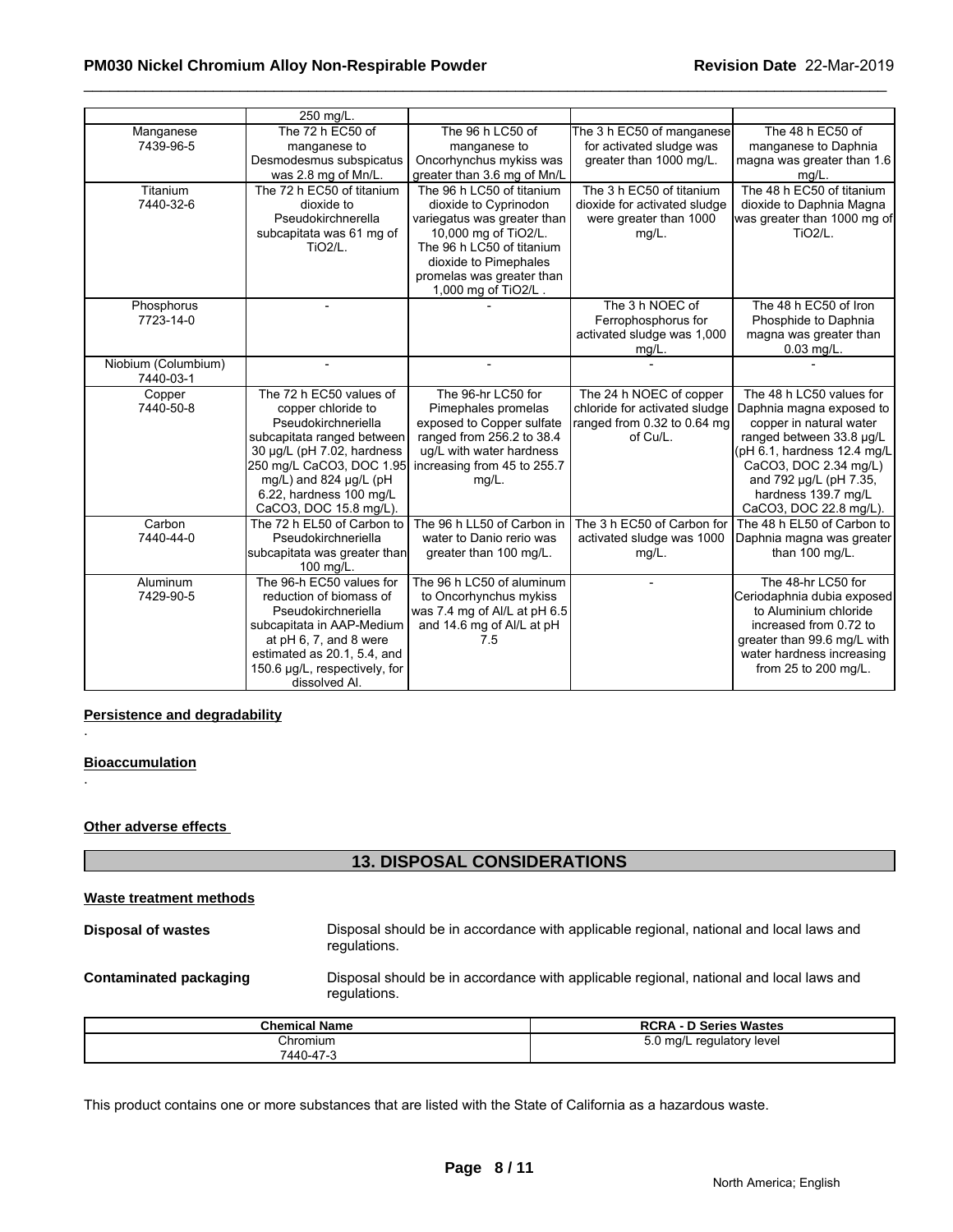# **14. TRANSPORT INFORMATION**

| DOT                                              | Regulated per 49 CFR, if quantity with particles smaller than 100 micrometers (0.004<br>inches) in an individual package equals or exceeds the reportable quantity (RQ) of 5000<br>pounds of chromium, 5000 pounds of copper, or 100 pounds of nickel |
|--------------------------------------------------|-------------------------------------------------------------------------------------------------------------------------------------------------------------------------------------------------------------------------------------------------------|
| Proper shipping name                             | UN/ID No. 3077 Environmentally hazardous substance, solid, n.o.s. (nickel alloy powder),<br>RQ.                                                                                                                                                       |
| <b>Hazard Class</b>                              |                                                                                                                                                                                                                                                       |
| <b>Packing Group</b>                             | Ш                                                                                                                                                                                                                                                     |
| <b>Reportable Quantity (RQ)</b>                  | "(RQ)", if quantity with particles smaller than 100 micrometers (0.004 inches) in an<br>individual package equals or exceeds the reportable quantity (RQ) of 5000 pounds of<br>chromium, 5000 pounds of copper, or 100 pounds of nickel               |
| <b>Special Provisions</b>                        | 8, 146, 335, A112, B54, B120, IB8, IP3, N20, N91, T1, TP33                                                                                                                                                                                            |
| <b>Emergency Response Guide</b><br><b>Number</b> | Guide No. 171, Except for FIRE follow Guide No. 170                                                                                                                                                                                                   |

# **15. REGULATORY INFORMATION**

| <b>International Inventories</b> |            |  |
|----------------------------------|------------|--|
| <b>TSCA</b>                      | Complies   |  |
| <b>DSL/NDSL</b>                  | Complies   |  |
| <b>EINECS/ELINCS</b>             | Complies   |  |
| <b>ENCS</b>                      | Complies   |  |
| <b>IECSC</b>                     | Complies   |  |
| <b>KECL</b>                      | Complies   |  |
| <b>PICCS</b>                     | Not Listed |  |
| <b>AICS</b>                      | Complies   |  |

 **Legend:** 

 **TSCA** - United States Toxic Substances Control Act Section 8(b) Inventory

 **DSL/NDSL** - Canadian Domestic Substances List/Non-Domestic Substances List

 **EINECS/ELINCS** - European Inventory of Existing Chemical Substances/European List of Notified Chemical Substances

 **ENCS** - Japan Existing and New Chemical Substances

 **IECSC** - China Inventory of Existing Chemical Substances

 **KECL** - Korean Existing and Evaluated Chemical Substances

 **PICCS** - Philippines Inventory of Chemicals and Chemical Substances

 **AICS** - Australian Inventory of Chemical Substances

# **US Federal Regulations**

#### **SARA 313**

Section 313 of Title III of the Superfund Amendments and Reauthorization Act of 1986 (SARA). This product contains a chemical or chemicals which are subject to the reporting requirements of the Act and Title 40 of the Code of Federal Regulations, Part 372

| <b>Chemical Name</b>   | CAS No.   | Weight-%  | SARA 313 - Threshold Values % |
|------------------------|-----------|-----------|-------------------------------|
| Nickel - 7440-02-0     | 7440-02-0 | $45 - 70$ |                               |
| Chromium - 7440-47-3   | 7440-47-3 | $15 - 30$ |                               |
| Cobalt - 7440-48-4     | 7440-48-4 | $0 - 2.5$ |                               |
| Manganese - 7439-96-5  | 7439-96-5 | $0 - 7$   |                               |
| Phosphorus - 7723-14-0 | 7723-14-0 | O –       |                               |
| Copper - 7440-50-8     | 7440-50-8 | U - 1     |                               |

#### **SARA 311/312 Hazard Categories**

| Acute health hazard               | Yes |
|-----------------------------------|-----|
| <b>Chronic Health Hazard</b>      | Yes |
| Fire hazard                       | No  |
| Sudden release of pressure hazard | N٥  |
| <b>Reactive Hazard</b>            | N٥  |

#### **CWA (Clean Water Act)**

This product contains the following substances which are regulated pollutants pursuant to the Clean Water Act (40 CFR 122.21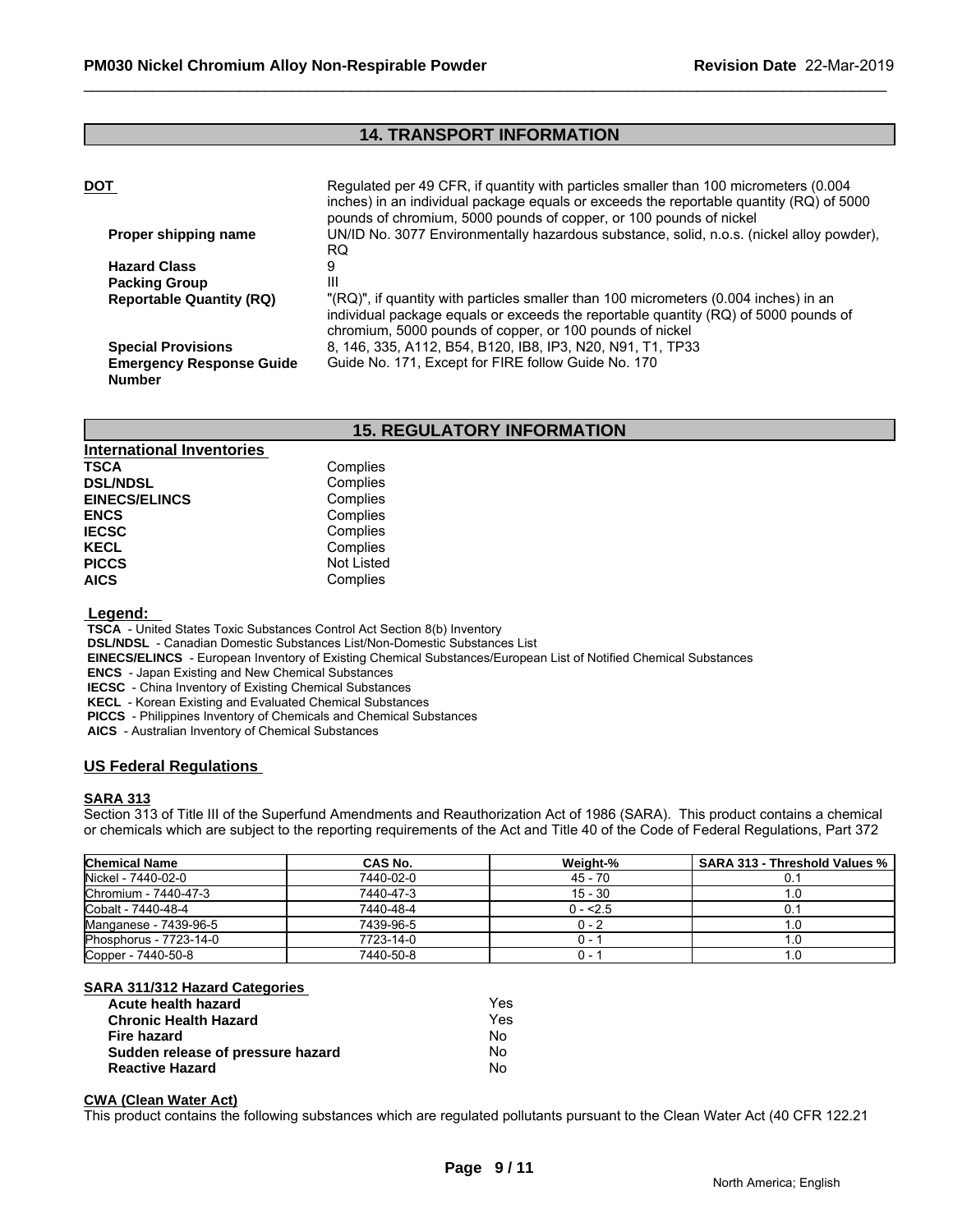#### and 40 CFR 122.42)

| <b>Chemical Name</b>    | <b>CWA - Reportable</b><br>Quantities | <b>CWA - Toxic Pollutants</b> | <b>CWA - Priority Pollutants</b> | <b>CWA - Hazardous</b><br><b>Substances</b> |
|-------------------------|---------------------------------------|-------------------------------|----------------------------------|---------------------------------------------|
| Nickel<br>7440-02-0     |                                       |                               | ↗                                |                                             |
| Chromium<br>7440-47-3   |                                       |                               | ↗                                |                                             |
| Phosphorus<br>7723-14-0 | 1 lb                                  |                               |                                  | $\lambda$                                   |
| Copper<br>7440-50-8     |                                       |                               |                                  |                                             |

# **CERCLA**

This material, as supplied, contains one or more substances regulated as a hazardous substance under the Comprehensive Environmental Response Compensation and Liability Act (CERCLA) (40 CFR 302)

| <b>Chemical Name</b>    | <b>Hazardous Substances RQs</b> |
|-------------------------|---------------------------------|
| Nickel<br>7440-02-0     | 100 lb                          |
| Chromium<br>7440-47-3   | 5000 lb                         |
| Phosphorus<br>7723-14-0 | lb                              |
| Copper<br>7440-50-8     | 5000 lb                         |

# **US State Regulations**

#### **California Proposition 65**

This product contains the Proposition 65 chemicals listed below. Proposition 65 warning label available at ATImetals.com.

| <b>Chemical Name</b>            | <b>California</b><br>Proposition 65 |
|---------------------------------|-------------------------------------|
| $\cdots$<br>7440-02-0<br>Nickel | Carcinoger                          |
| በ-4ጸ-4<br>Cobalt<br>7440        | ≿arcinoɑen                          |

#### **U.S. State Right-to-Know Regulations**

| <b>Chemical Name</b>    | <b>New Jersey</b> | <b>Massachusetts</b> | Pennsylvania |  |
|-------------------------|-------------------|----------------------|--------------|--|
| Nickel<br>7440-02-0     | X                 | х                    | х            |  |
| Chromium<br>7440-47-3   | X                 | Χ                    | X            |  |
| Molybdenum<br>7439-98-7 | X                 | X                    | X            |  |
| Cobalt<br>7440-48-4     | X                 | X                    | X            |  |
| Tungsten<br>7440-33-7   | X                 | X                    | Χ            |  |
| Silicon<br>7440-21-3    | X                 | Χ                    | X            |  |
| Manganese<br>7439-96-5  | X                 | X                    | X            |  |
| Titanium<br>7440-32-6   | X                 |                      |              |  |
| Phosphorus<br>7723-14-0 | X                 | X                    | X            |  |
| Copper<br>7440-50-8     | X                 | X                    | X            |  |
| Aluminum<br>7429-90-5   | Χ                 | Χ                    | X            |  |

#### **U.S. EPA Label Information**

**EPA Pesticide Registration Number** Not Applicable